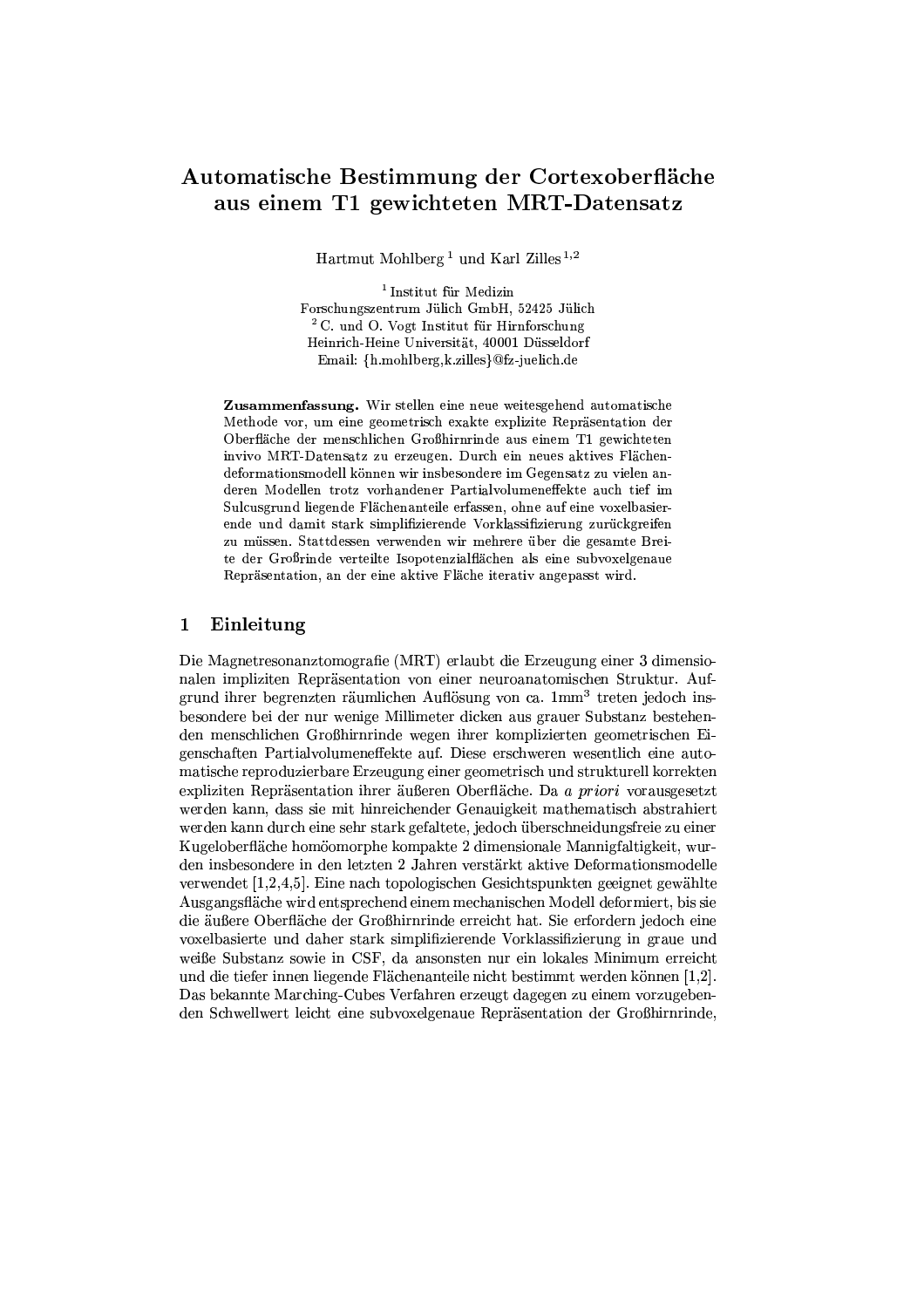die auch tiefer innen liegende Bereiche erfasst, dafür jedoch nicht notwendigerweise auch die topologischen Voraussetzungen erfüllt. Wir wollen daher einen neuen Ansatz vorstellen, der die beiden Methoden miteinander vereint und so die Vorteile des einen (topologisch korrekt) mit den Vorteilen der anderen (subvoxelgenau und Berücksichtigung von innen liegenden Strukturen) kombiniert.

#### $\overline{2}$ Datenvorverarbeitung

Eine T1 gewichtete invivo MRT-Aufnahme, die im Forschungszentrum Jülich am Institut für Medizin von einem 1,0 Tesla Siemens Magnetom Vision Tomographen erzeugt wurde, dient als Ausgangsdatensatz. Zuerst müssen die durch Inhomogenitäten im Magnetfeld und den magnetischen Hochfrequenzfelder hervorgerufenen Artifakte beseitigt werden. Sie erzeugen unspezifisch orientierte lokale Schwankungen in den Intensitäten und würden sich daher störend auf die intensitätsbasierten nachfolgenden Bearbeitungsschritte auswirken. Wir verwenden dazu einen einfachen Algorithmus, der in [1] beschrieben wurde und eine Normierung von dem Grauwert der weißen Substanz in aufeinanderfolgenden Schichten durchführt. Um den Kontrast zwischen der grauen und weißen Substanz zu erhöhen, führen wir zusätzlich eine Filterung mit einem anisotropen Diffusionsfilter durch, der eine Glättung bei gleichzeitiger Erhaltung der Kanten durchführt.

#### 3 **Aktives Deformationsmodell**

Da bei einer invivo MRT-Aufnahme der ganze Kopf abgebildet wird, muß zuerst das Gehirn herausgetrennt und schließlich auch noch das Kleinhirn entfernt werden. Wir verwenden dazu ein einfaches diskretes Flächendeformationsmodell. Als Startfläche benötigen wir eine triangulierte topologisch korrekte Fläche  $\Gamma$ . Diese muß nur einmal für ein manuell segmentiertes Gehirn bestimmt und kann dann direkt auf ein neu zu verarbeitenden MRT-Datensatz übertragen werden, indem man sie zuerst miteinander koregistriert. Die Fläche umschließt das gesamten Gehirn und wird iterativ in Richtung der Außennormalen  $n_i$  deformiert, bis der mit einer Gaußfunktion g gefaltete Grauwert  $(g_{\sigma}*I)(x)$ ,  $x \in \Gamma$  einem vorzugebenden Schwellwert T entspricht. Die Position von Vertex  $i$  nach der n-ten Iteration sei  $\mathbf{x}_i(n)$ , dann bestimmt sich seine neue Position  $\mathbf{x}_i(n+1)$  aus

$$
\mathbf{x}_{i}(n+1) - \mathbf{x}_{i}(n) = \lambda \tanh(\gamma (\mathbf{T} - (g_{\sigma} * \mathbf{I})(\mathbf{x}_{i}(n)))) + (\eta_{N} \mathbf{n}_{i} + \eta_{T}(\mathbf{t}_{i} + \mathbf{b}_{i}))(\bar{\mathbf{x}}_{i}(n) - \epsilon \mathbf{n}_{i} - \mathbf{x}_{i}(n))
$$
(1)

Der erste Kraftanteil auf der rechten Seite führt zu einem Verschiebungsanteil, dessen Größe von der lokal am Flächenpunkt  $x_i$  gemessenen Grauwertdifferenz bestimmt wird, während der zweite Anteil die Krümmung der Fläche und den Unterschied der Vertexabstände minimiert. Zusätzlich ist eine Überschneidungstest erforderlich, der eine Selbstdurchdringung von Dreiecken der Fläche T im Verlauf der Deformation verhindert. Das Verfahren wird im ersten Schritt beim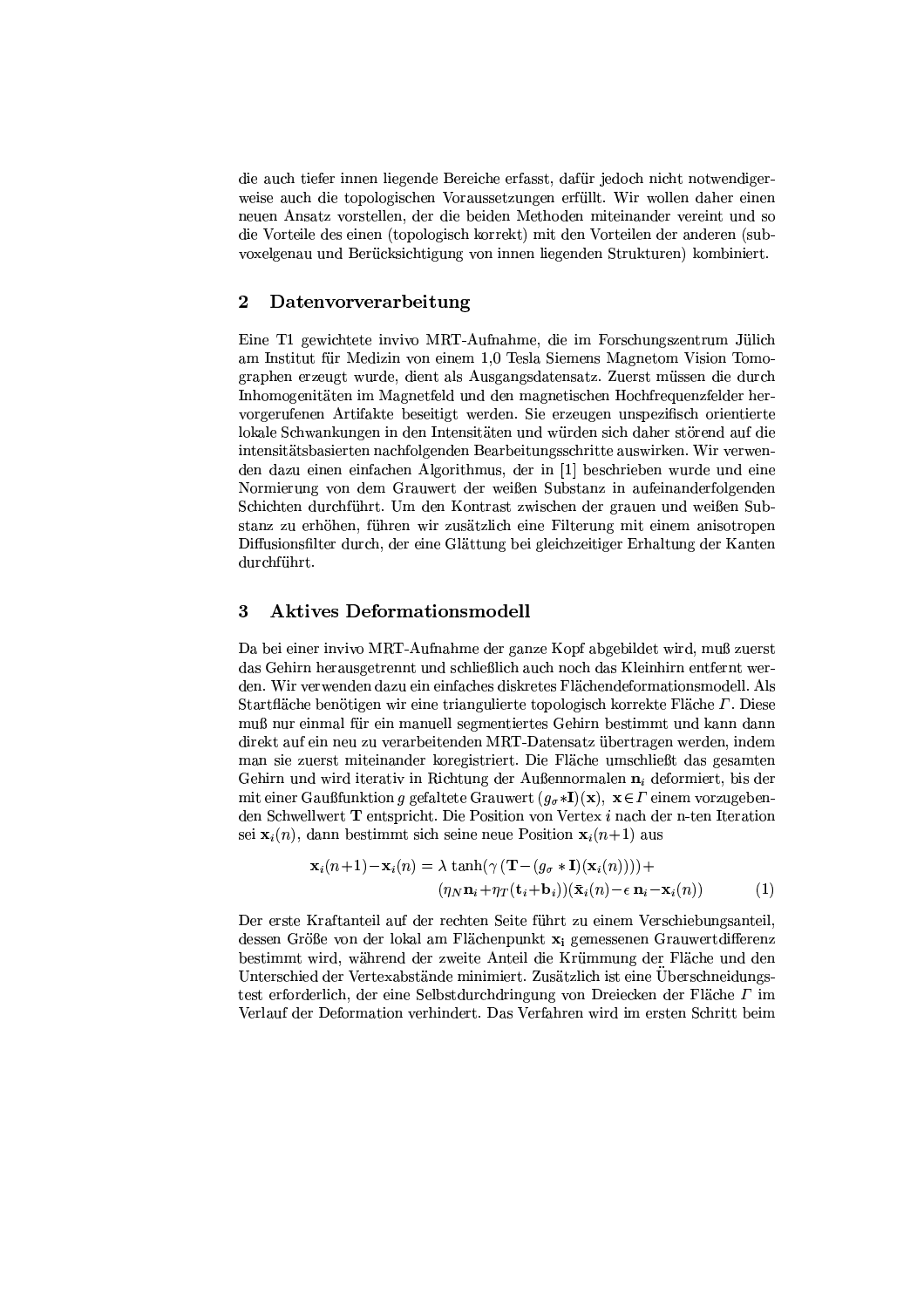

Abb. 1. links: MRT-Datensatz, mitte: aufgeschnittener Datensatz mit eingezeichneter Konturlinie der aktiven Deformationsfläche, rechts: Volumen gerenderte Ansicht vom segmentierten Gehirn.

Erreichen des Intensitätsabfalls im Liquorbereich zwischen Gehirn und Schädel beendet. Wegen nicht eindeutiger Grenzen in den unteren Bereichen sowie zwischen dem Kleinhirn und dem Gehirn können jedoch Fehler auftreten, die in besonders schwerwiegenden Fällen eine manuelle Korrektur erforderlich machen (Abb. 1). Nach erfolgter manueller Nachbearbeitung wird eine Anpassung an die äußere Oberfläche der Großhirnrinde durchgeführt. Da nur Grauwerte lokal in der unmittelbaren Umgebung der sich vorwärtsbewegenden Flächenfront ihre Dynamik beeinflussen, wird eine genaue Bestimmung nicht erreicht (Abb. 2). Oft entfernt man daher zuerst die graue Substanz. Dann sind die Sulci zwar weit geöffnet und es kann leicht eine Anpassung an die innere Grenzfläche durchgeführt werden, jedoch wird bei einer nachträglichen Aufblähung unzulässigerweise vorausgesetzt, dass die Großhirnrinde konstant dick ist.



Abb. 2. Ergebnis nach dem aktiven Deformationsmodell. Man erreicht nur eine ungenaue Anpassung, da tiefer innen liegende Sulcusbereiche nicht erreicht werden.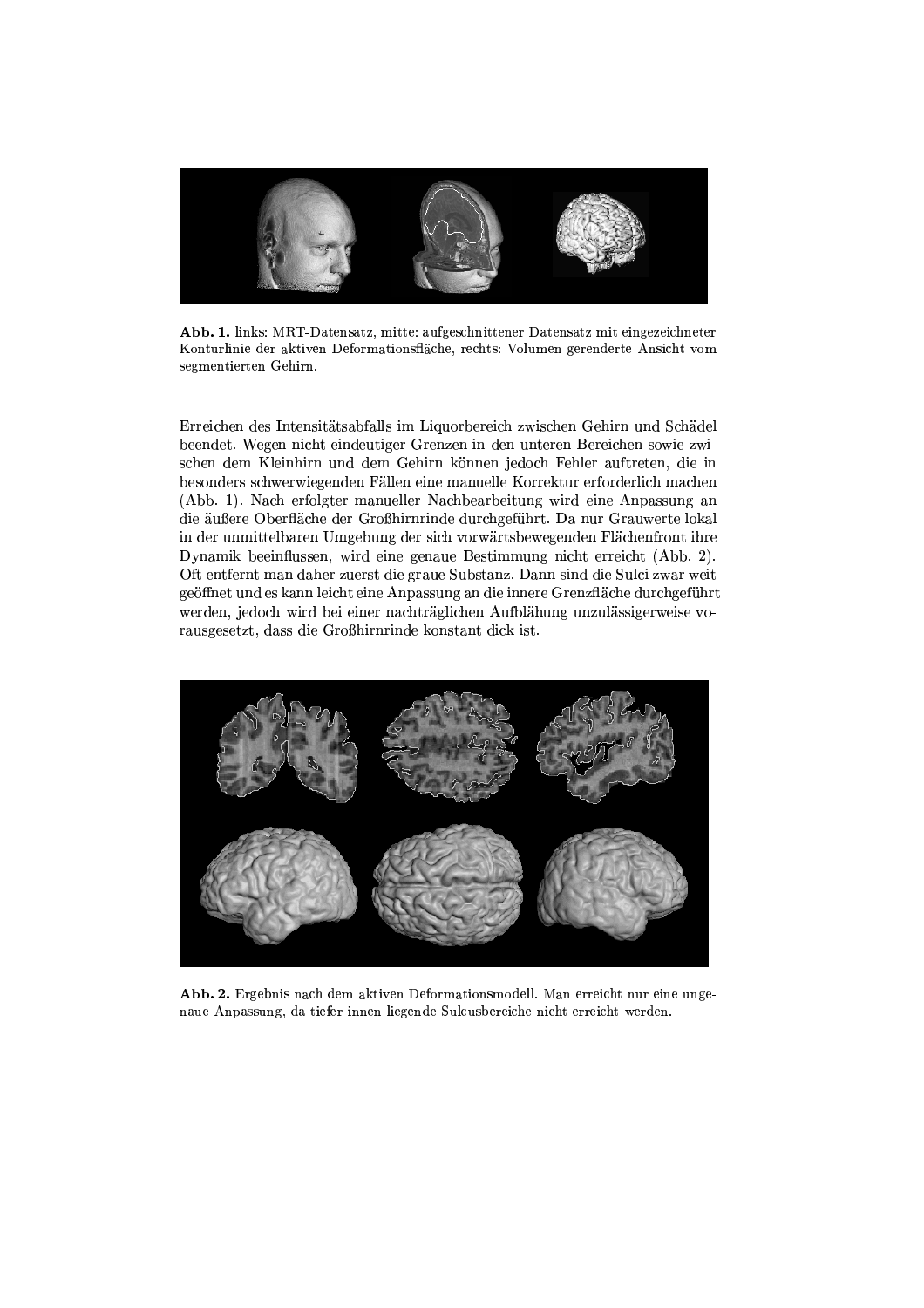

Abb. 3. Mit Marching-Cubes Verfahren erzeugte Isopotenzialflächen. Die Schwellwerte wurden so gewählt, dass die links dargestellte Fläche die äußere, während die rechts dargestellte die innere Grenzfläche approximiert.

# $\overline{\mathcal{A}}$ **Implizites Membran-Deformationsmodell**

Mit Hilfe vom Marching-Cubes Verfahren können wir einen Satz von Isopotenzialflächen (MC-Flächen) erzeugen, welche die Großhirnrinde in ihrer gesamten Breite umfassen (Abb. 3). Prinzipiell stellen aber MC-Flächen zwar eine subvoxelgenaue, jedoch topologisch nicht korrekte Repräsentation der Großhirnrinde dar. Wir wollen diese MC-Flächen in ihrer Gesamtheit trotzdem als Anpassungsziel für ein neues aktives Deformationsmodell benutzen, dass physikalisch an dem Modell einer fluiden Membran angelehnt ist. Diese zeichnen sich durch eine zu vernachlässigende Oberflächenspannung aus, wodurch ihre innere Energie nur von dem Quadrat ihrer mittleren Krümmung bestimmt wird und sie daher eine ungewöhnliche grosse Vielfalt an Formen annehmen können. Mathematisch bezeichnet man sie als Minimalflächen. Da eine eindeutige explizite mathematische Abbildung zwischen Flächen unterschiedlicher Topologie ausgeschlossen ist, verwenden wir ein Morphing-Verfahren, das auf einem impliziten Isopotenzialflächenmodell (Level Set Method) basiert. Die Grundidee besteht in der Einbettung von Flächen in einen 3 dimensionalen diskretisierten Raum durch Berechnung des minimalen Abstands von jedem Raumpunkt zu der Fläche. Man gelangt zu einer impliziten Darstellung, die den Vorteil einer numerisch besser zu kontrollierenden, topologisch flexiblen und einfacher zu beschreibenden Dynamik besitzt [3]. Da der Erhalt der Topologie nicht mehr gewährleistet ist, werden Transformationen zwischen zwei in ihren topologischen Eigenschaften abweichenden Flächen möglich. Wir nutzen diese Eigenschaft, um Transformationen zwischen der aktiven Fläche, deren implizite Darstellung berechnet wird, und den MC-Flächen zu bestimmen, wobei wir uns aus Effektivitätsgründen auf die unmittelbare Umgebung der aktiven Fläche beschränken können. Die erhaltenen Transformationsvorschriften in Form von 3 dimensionalen Strömungsvektorfelder werden anschliessend gemeinsam zur Deformation der Fläche in ihrer expliziten Darstellung unter strikter Beibehaltung ihrer Topologie und der Uberschneidungsfreiheit verwendet. Da alle MC-Flächen berücksichtigt werden, wird die Dynamik der aktiven Fläche auch durch weiter innen liegende MC-Flächen bestimmt. Erst die Berücksichtigung dieser MC-Flächen ermöglicht eine korrekte Bestimmung der tief im Sulcusgrund liegenden Flächenbestandteile (Abb. 4).